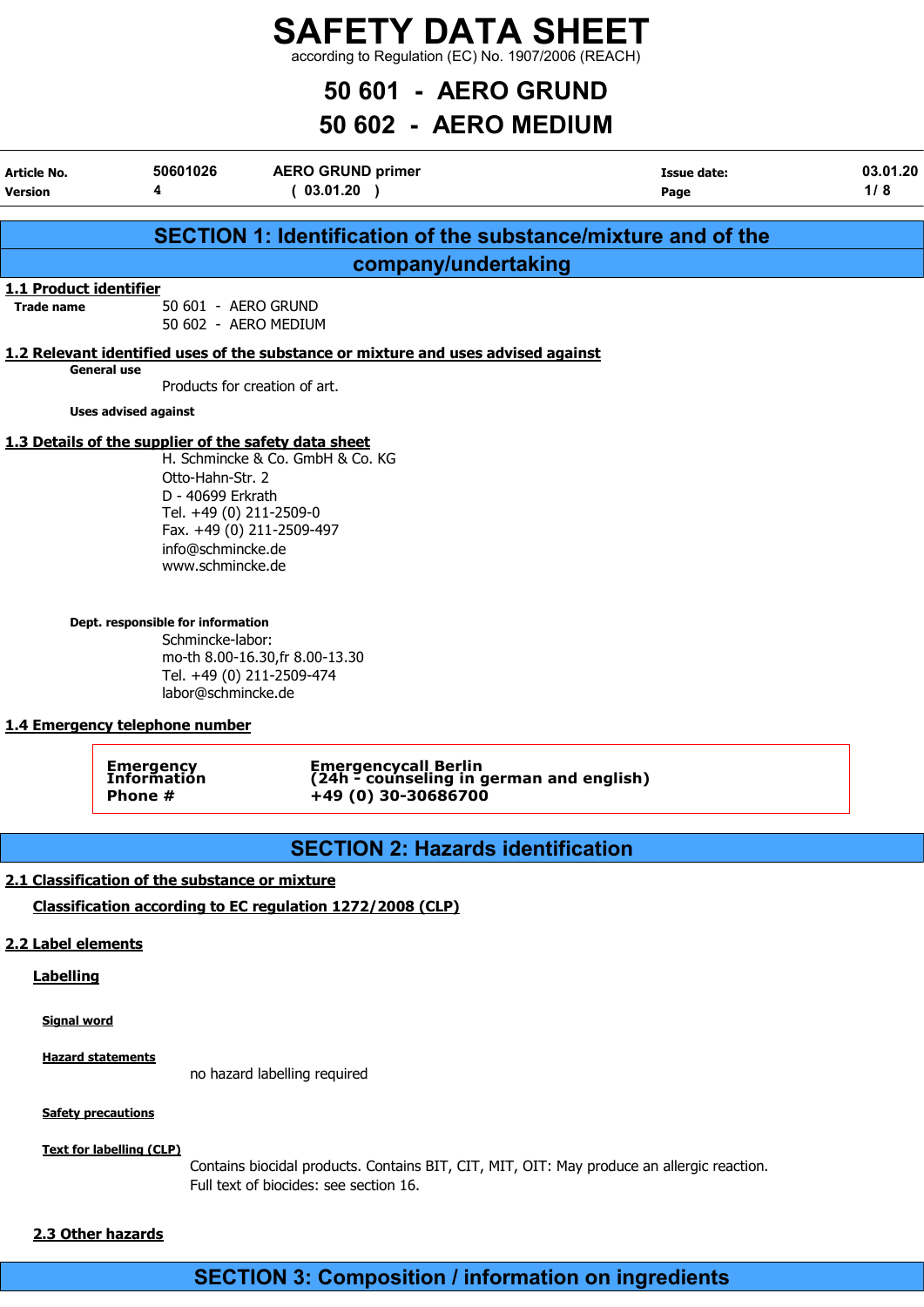according to Regulation (EC) No. 1907/2006 (REACH)

## 50 601 - AERO GRUND

## 50 602 - AERO MEDIUM

| Article No.    | 50601026 | <b>AERO GRUND primer</b> | Issue date: | 03.01.20 |
|----------------|----------|--------------------------|-------------|----------|
| <b>Version</b> |          | 03.01.20                 | Page        | $\sim$   |

### 3.1 Substances

#### Chemical characterisation

**Water** Additive pure acrylate

CAS-Number EINECS / ELINCS / NLP EU index number REACH registration No. Hazchem-Code CI-Number

### 3.2 Mixtures

Additional information

### SECTION 4: First aid measures

### 4.1 Description of first aid measures

### General information

No special measures are required.

### In case of inhalation

Provide fresh air. Seek medical attention if problems persist.

### In case of skin contact

Thoroughly wash skin with soap and water. In case of skin irritation, consult a physician.

### After eye contact

If product gets into the eye, keep eyelid open and rinse immediately with large quantities of water, for at least 10 - 15 minutes. Seek medical attention if irritation persists.

### After swallowing

Rinse mouth immediately and drink plenty of water. Seek medical treatment in case of troubles.

### 4.2 Most important symptoms and effects, both acute and delayed

No data available

### 4.3 Indication of any immediate medical attention and special treatment needed

## SECTION 5: Firefighting measures

### 5.1 Extinguishing media

### Suitable extinguishing media

Co-ordinate fire-fighting measures to the fire surroundings.

Extinguishing media which must not be used for safety reasons strong water jet

## 5.2 Special hazards arising from the substance or mixture

In case of fire may be liberated: Carbon monoxide and carbon dioxide

## 5.3 Advice for firefighters

## Special protective equipment for firefighters

Use appropriate respiratory protection.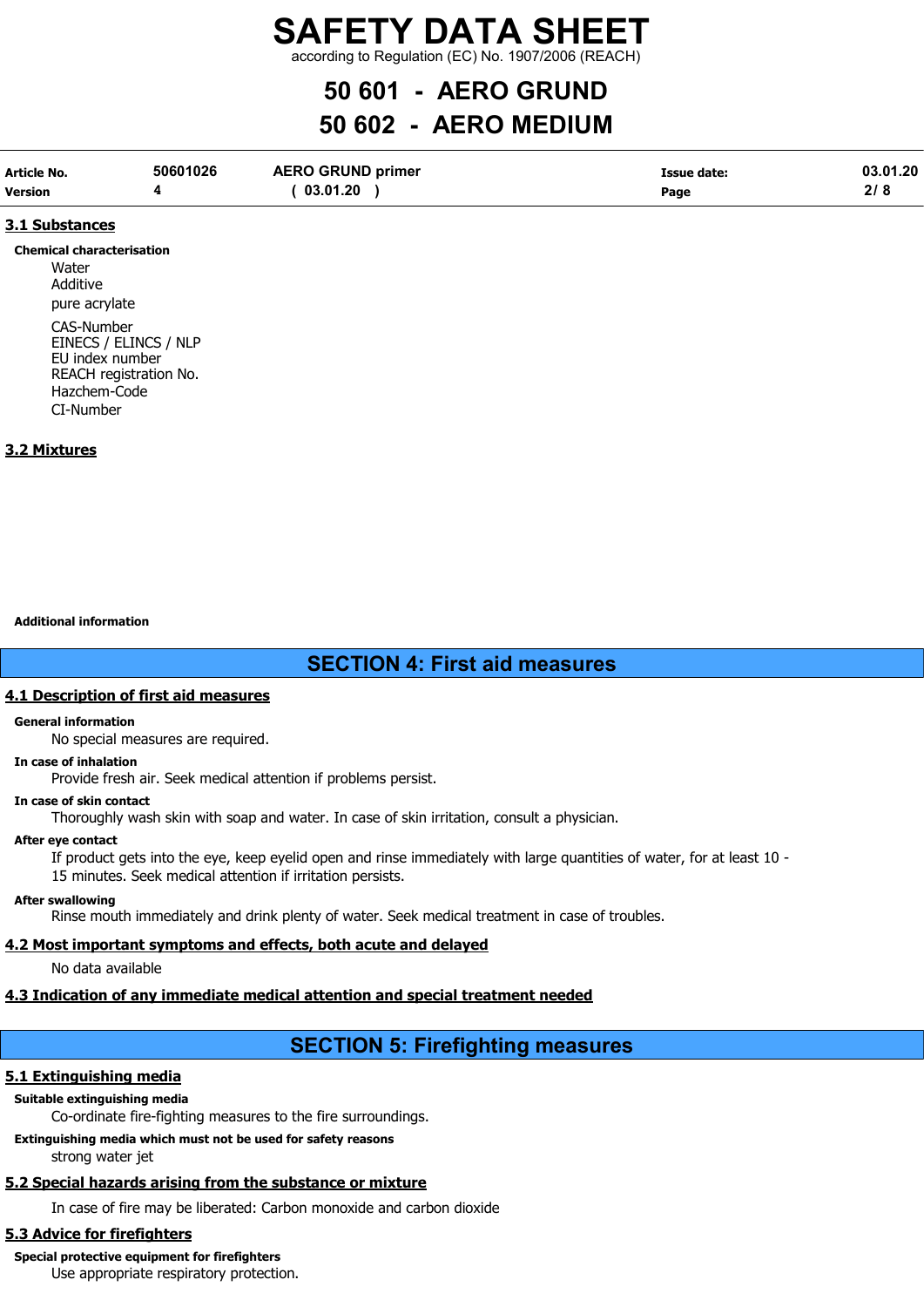according to Regulation (EC) No. 1907/2006 (REACH)

## 50 601 - AERO GRUND

## 50 602 - AERO MEDIUM

| Article No.    | 50601026 | <b>AERO GRUND primer</b> | Issue date: | 03.01.20 |
|----------------|----------|--------------------------|-------------|----------|
| <b>Version</b> |          | 03.01.20                 | Page        | 3/8      |

### Additional information

### SECTION 6: Accidental release measures

### 6.1 Personal precautions, protective equipment and emergency procedures

Avoid contact with skin, eyes, and clothing.

### 6.2 environmental precautions

Discharge into the environment must be avoided.

### 6.3 Methods and material for containment and cleaning up

Methods for cleaning up

Collect spilled material using paper towels and dispose.

### Additional information

### 6.4 Reference to other sections

Dispose of waste according to applicable legislation.

### SECTION 7: Handling and storage

### 7.1 Precautions for safe handling

### Advices on safe handling

Handle in accordance with good industrial hygiene and safety practice.

### Precautions against fire and explosion

No special measures are required.

### 7.2 Conditions for safe storage, including any incompatibilities

### Requirements for storerooms and containers

Store in a well-ventilated place. Keep container tightly closed. Keep away from sources of ignition and heat.

### Hints on joint storage

#### Storage class Further details

Protect from frost and exposure to sun.

### 7.3 Specific end use(s)

SECTION 8: Exposure controls/personal protection

### 8.1 Control parameters

### 8.2 Exposure controls

### Occupational exposure controls

### Respiratory protection

With correct and proper use, and under normal conditions, breathing protection is not required.

Respiratory protection must be worn whenever the WEL levels have been exceeded. Particle filter device (DIN EN 143)

### Hand protection

Qualified materials: Nitrile rubber Layer thickness  $> 0.35$  mm Breakthrough time > 480 min Ultranitril 492 - MAPA GmbH, Industriestraße 21- 25, D-27404 Zeven, Internet: www.mapa-pro.de This information is abased on our current state of knowledge and describes the security standards applicable to our product for the purpose provided.

### Eye protection

Tightly sealed safety glasses.

### Body protection

Wear suitable protective clothing.

General protection and hygiene measures Handle in accordance with good industrial hygiene and safety practice. Wash hands thoroughly after handling.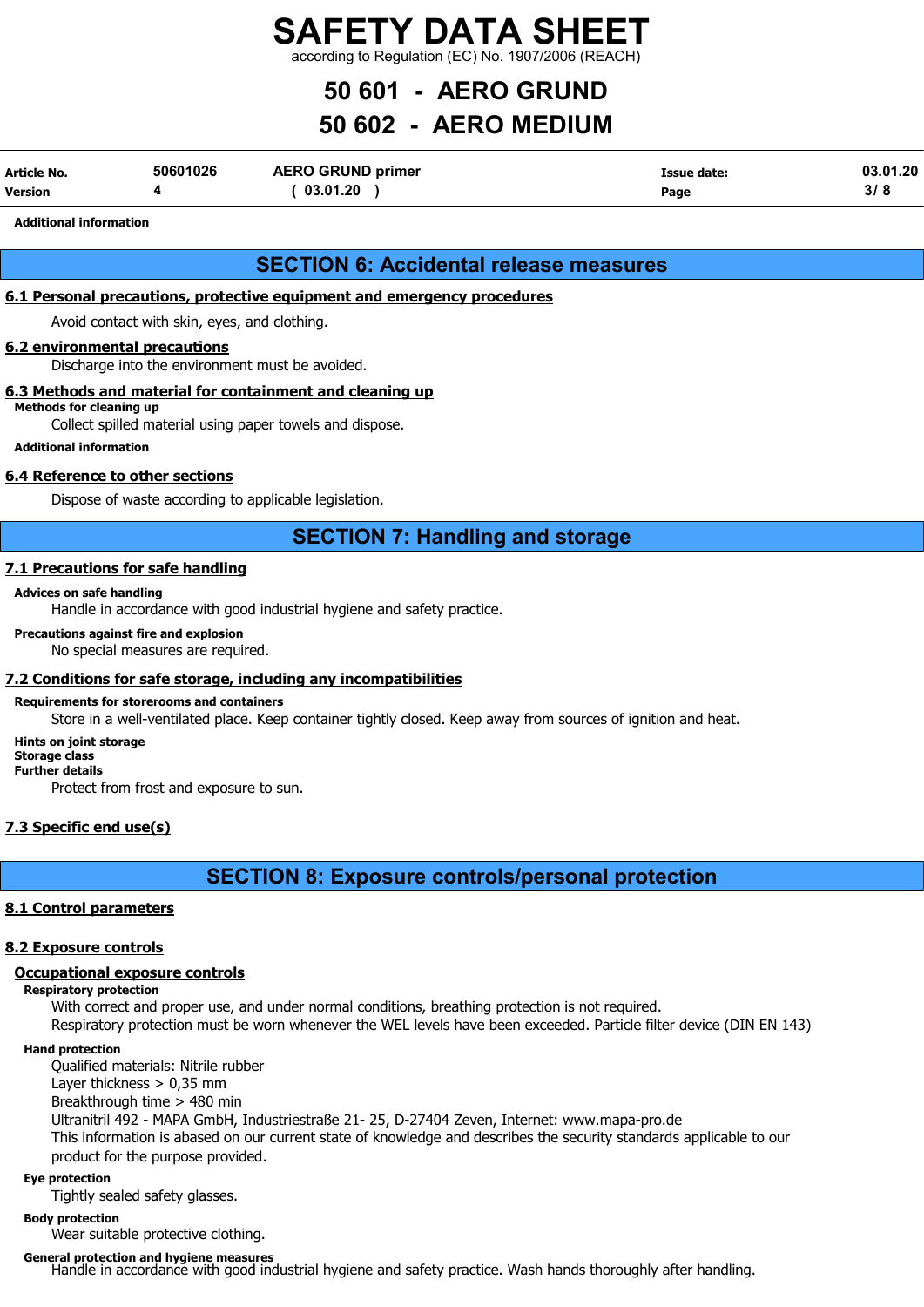according to Regulation (EC) No. 1907/2006 (REACH)

## 50 601 - AERO GRUND

## 50 602 - AERO MEDIUM

| Article No.<br><b>Version</b>                                                                                                                                            | 50601026<br>4                          | <b>AERO GRUND primer</b><br>(03.01.20)                    |             | Issue date:<br>Page | 03.01.20<br>4/8 |
|--------------------------------------------------------------------------------------------------------------------------------------------------------------------------|----------------------------------------|-----------------------------------------------------------|-------------|---------------------|-----------------|
|                                                                                                                                                                          |                                        | <b>SECTION 9: Physical and chemical properties</b>        |             |                     |                 |
|                                                                                                                                                                          |                                        | 9.1 information on basic physical and chemical properties |             |                     |                 |
| Form<br>Colour<br><b>Odour</b>                                                                                                                                           | liquid<br>whitish<br>almost odourless  |                                                           |             |                     |                 |
| Initial boiling point and<br>boiling range<br><b>Melting point/freezing point</b><br>Flash point/flash point range<br><b>Flammability</b><br><b>Ignition temperature</b> |                                        | min<br>$\sim$ 100 °C                                      | max         |                     |                 |
| <b>Auto-ignition temperature</b><br><b>Explosion limits</b><br><b>Refraction index</b><br><b>PH</b> value<br><b>Viscosity</b><br><b>Viscosity</b>                        |                                        | 8,5                                                       | 9,5         |                     |                 |
| Vapour pressure<br><b>Density</b>                                                                                                                                        | Partition coefficient: n-octanol/water |                                                           | $1,05$ g/ml | 20 °C               |                 |

Danger of explosion

### 9.2 Other information

### SECTION 10: Stability and reactivity

### 10.1 Reactivity

Product is stable under normal storage conditions.

### 10.2 Chemical stability

### 10.3 Possibility of hazardous reactions

### 10.4 Conditions to avoid

Protect from frost and exposure to sun.

### 10.5 Incompatible materials

### 10.6 Hazardous decomposition products

Store in accordance with  $\# \# \#$ .

SECTION 11: Toxicological information

### 11.1 Information on toxicological effects

Acute toxicity No data available In case of inhalation No data available After swallowing No data available In case of skin contact No data available After eye contact No data available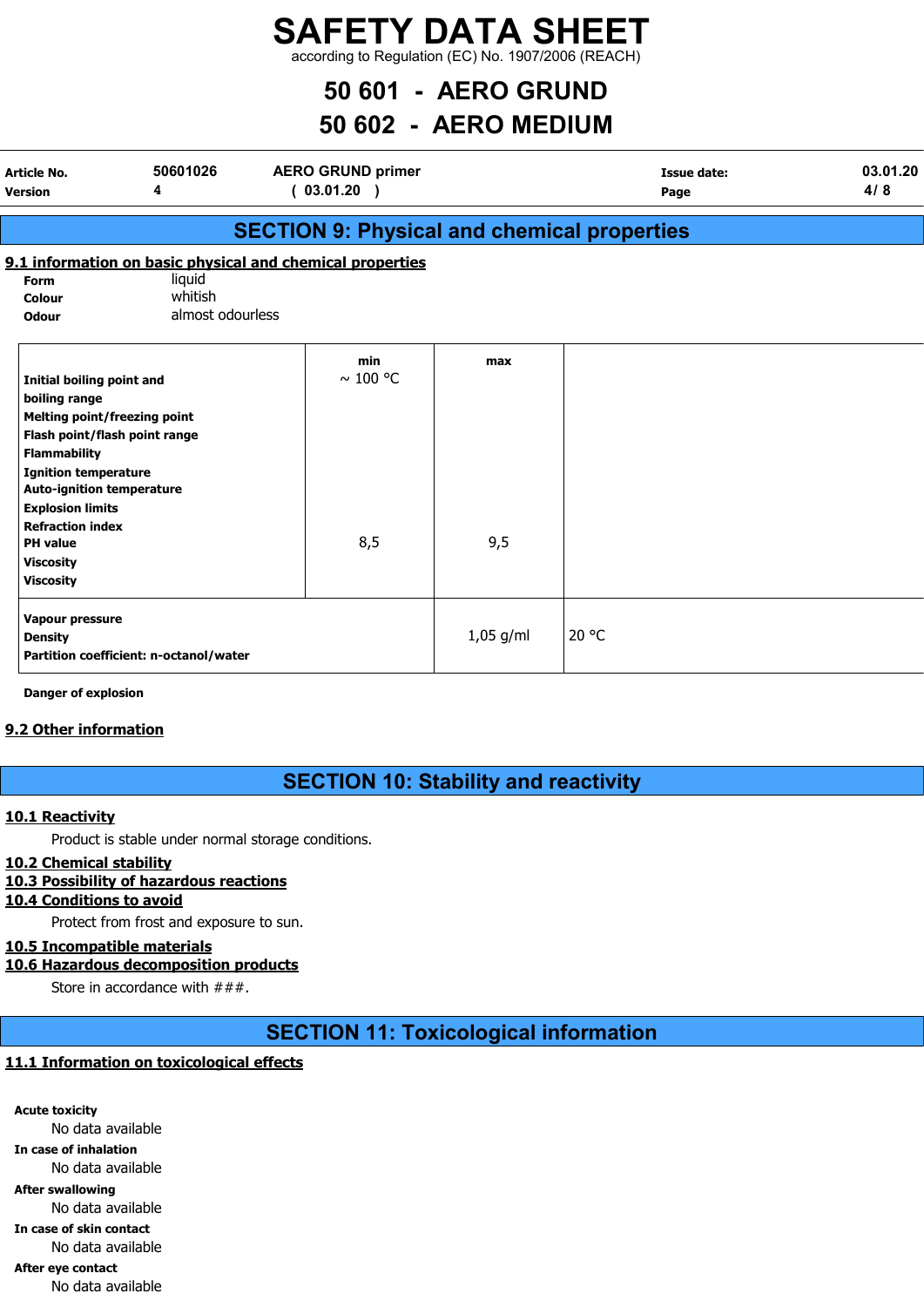according to Regulation (EC) No. 1907/2006 (REACH)

## 50 601 - AERO GRUND

## 50 602 - AERO MEDIUM

| Article No.    | 50601026 | <b>AERO GRUND primer</b> | <b>Issue date:</b> | 03.01.20 |
|----------------|----------|--------------------------|--------------------|----------|
| <b>Version</b> |          | 03.01.20                 | Page               | 5/8      |

### Practical experience

### General remarks

### SECTION 12: Ecological information

### 12.1 Toxicity

Aquatic toxicity No data available Water Hazard Class **nwg** WGK catalog number General information

### 12.2 Persistence and degradability

Further details Product is partially biodegradable. Oxygen demand

### 12.3 Bioaccumulative potential

Bioconcentration factor (BCF) Partition coefficient: n-octanol/water

### 12.4 Mobility in soil

No data available

### 12.5 Results of PBT and vPvB assessment

No data available

### 12.6 Other adverse effects

### General information

SECTION 13: Disposal considerations

### 13.1 Waste treatment methods

### Product

Waste key number 080 112 waste paint and varnish other than those mentioned in 08 01 11 Recommendation

### Contaminated packaging

Waste key number Recommendation

Non-contaminated packages may be recycled. Handle contaminated packages in the same way as the substance itself.

### Additional information

### SECTION 14: Transport information

### 14.1 UN number

### 14.2 UN proper shipping name

ADR, ADN No dangerous good in sense of these transport regulations. IMDG, IATA

### 14.3 Transport hazard class(es)

ADR, ADN IMDG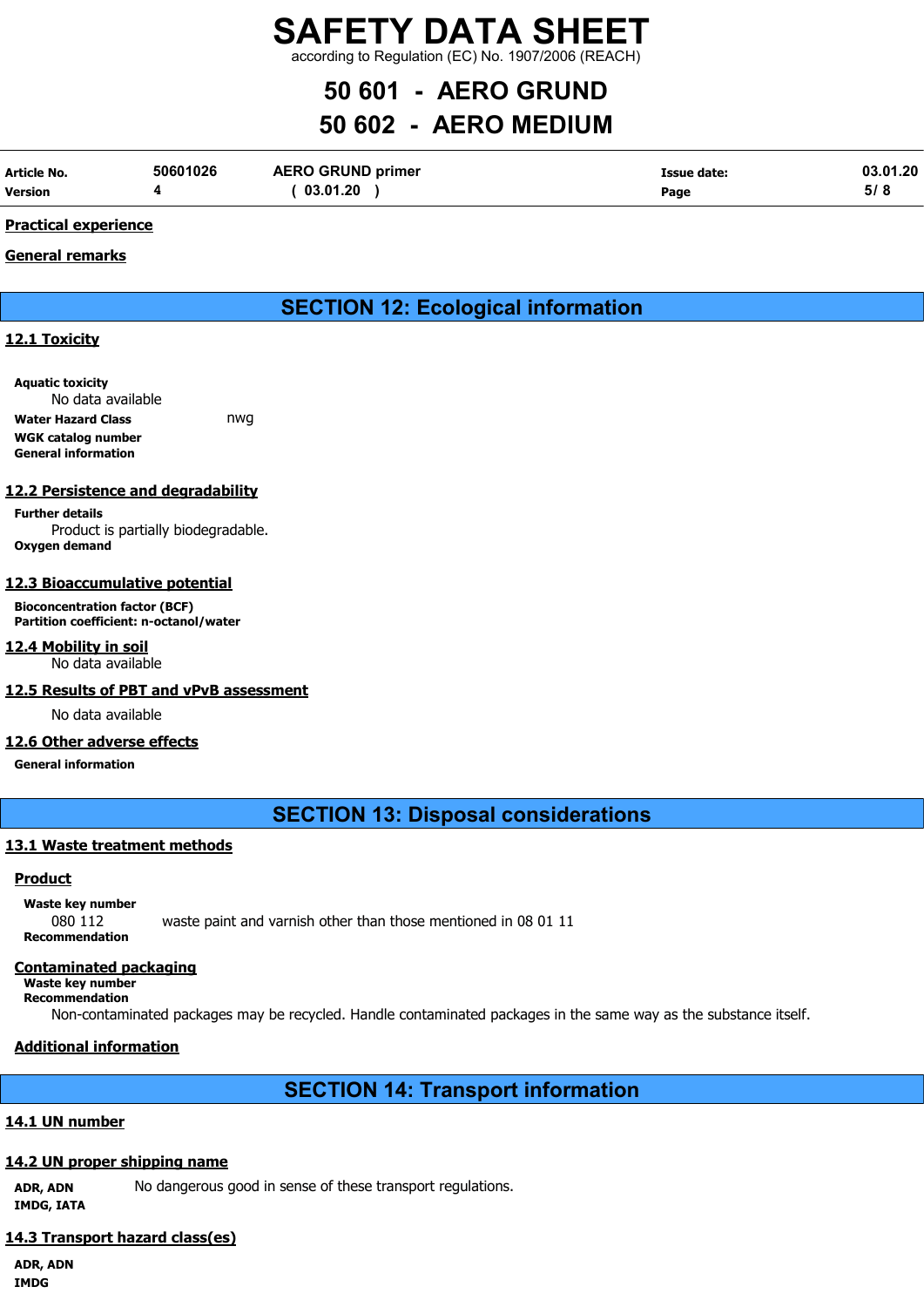according to Regulation (EC) No. 1907/2006 (REACH)

## 50 601 - AERO GRUND

## 50 602 - AERO MEDIUM

| Article No.    | 50601026 | <b>AERO GRUND primer</b> | Issue date: | 03.01.20 |
|----------------|----------|--------------------------|-------------|----------|
| <b>Version</b> |          | 03.01.20                 | Page        | 6/8      |

IATA

### 14.4 Packing group

### 14.5 Environmental hazards

Marine Pollutant - IMDG

### 14.6 Special precautions for user

### Land transport (ADR/RID)

Code Kemmler-number Hazard label ADR Limited quantities Contaminated packaging: Instructions Contaminated packaging: Special provisions Special provisions for packing together Portable tanks: Instructions Portable tanks: Special provisions Tank coding Tunnel restriction Remarks EQ Special provisions

### Sea transport (IMDG)

EmS Special provisions Limited quantities Contaminated packaging: Instructions Contaminated packaging: Special provisions IBC: Instructions IBC: Provisions Tank instructions IMO Tank instructions UN Tank instructions Special provisions Stowage and segregation Properties and observations Remarks EQ

### Air transport (IATA-DGR)

Hazard Passenger Passenger LQ Cargo ERG Remarks EQ Special Provisioning

### 14.7 Transport in bulk according to Annex II of MARPOL 73/78 and the IBC Code

No data available

### SECTION 15: Regulatory information

### 15.1 Safety, health and environmental regulations/legislation specific for the substance or mixture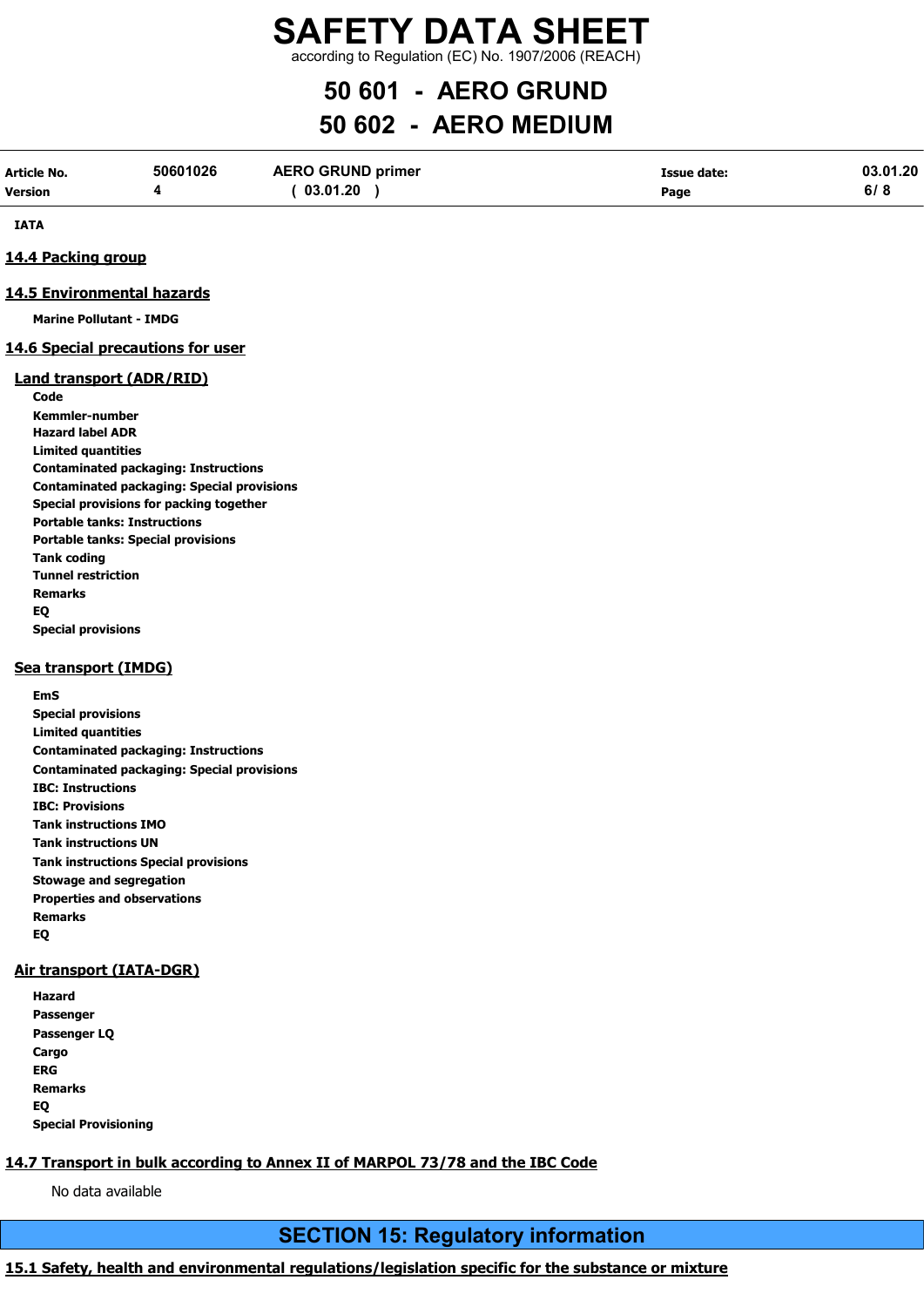according to Regulation (EC) No. 1907/2006 (REACH)

## 50 601 - AERO GRUND

## 50 602 - AERO MEDIUM

| Article No. | 50601026 | <b>AERO GRUND primer</b> | Issue date: | 03.01.20 |
|-------------|----------|--------------------------|-------------|----------|
| Version     |          | 03.01.20                 | Page        |          |

### National regulations

### **Europe**

Contents of VOC [%] Contents of VOC  $[a/L]$ Further regulations, limitations and legal requirements

### **Germany**

Storage class Water Hazard Class **nwg** WGK catalog number Incident regulation Information on working limitations Further regulations, limitations and legal requirements

### Denmark

Further regulations, limitations and legal requirements

### **Hungary**

Further regulations, limitations and legal requirements

### Great Britain

Further regulations, limitations and legal requirements

### **Switzerland**

Contents of VOC [%]  $< 1 %$ Further regulations, limitations and legal requirements

### USA

Further regulations, limitations and legal requirements Federal Regulations State Regulations

### **Japan**

Further regulations, limitations and legal requirements

### Canada

Further regulations, limitations and legal requirements

### 15.2 Chemical Safety Assessment

## SECTION 16: Other information

### Further information

Hazard statements (CLP)

Further information This information is abased on our current state of knowledge and describes the security standards applicable to our product for the purpose provided. The information provided here does not constitute a legally binding warranty of specific characteristics or of suitability for a specific application use of the product is thus to be adapted to the user's special conditions and checked by preliminary tests. We are thus unable to guarantee product characteristics or accept an liability for damage arising in connection with the use of our products.

### Literature

For abbreviations and acronyms, see: ECHA Guidance on information requirements and chemical safety assessment, chapter R.20 (Table of terms and abbreviations).